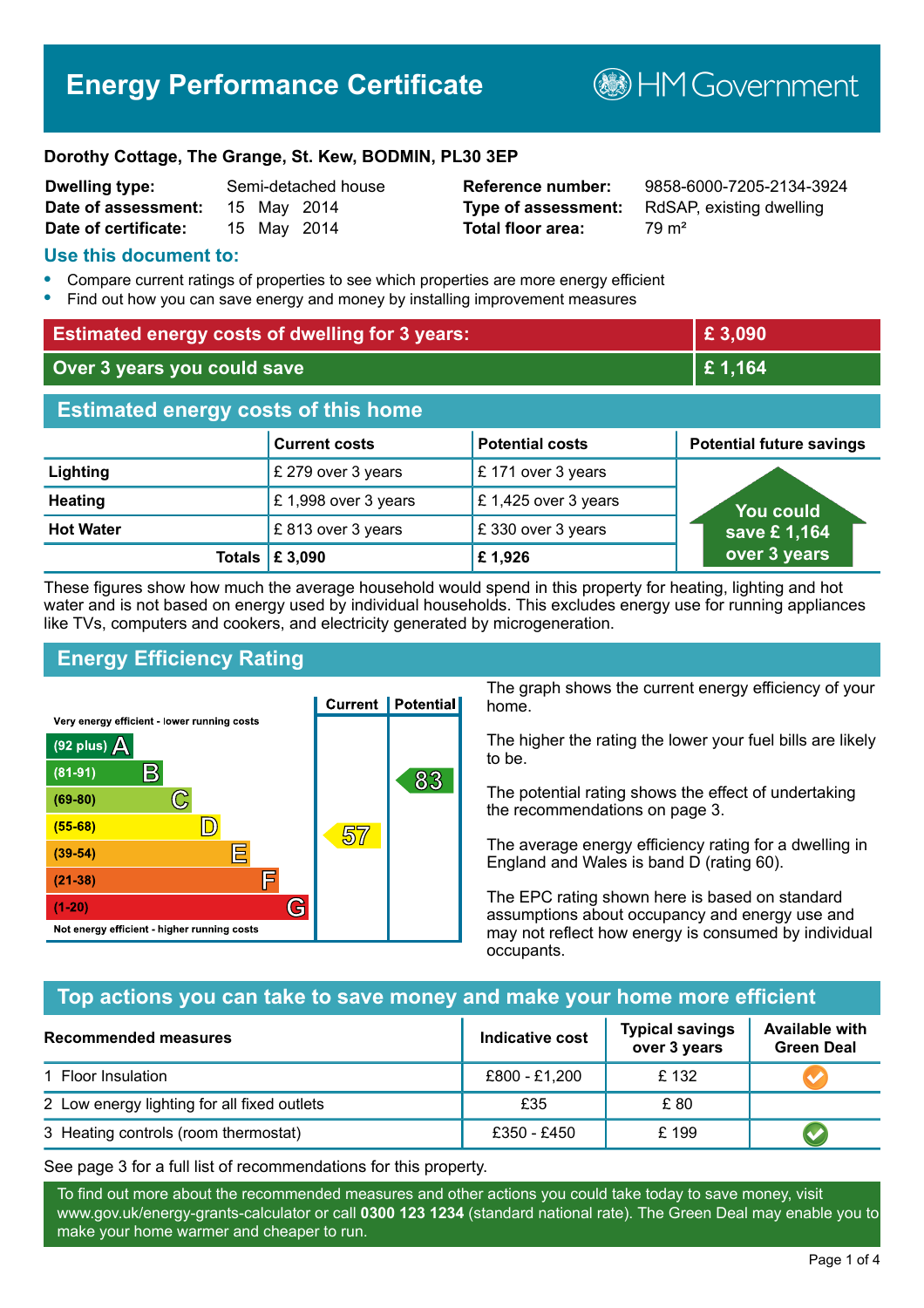## **Summary of this home's energy performance related features**

| <b>Element</b>        | <b>Description</b>                                  | <b>Energy Efficiency</b> |
|-----------------------|-----------------------------------------------------|--------------------------|
| Walls                 | Granite or whinstone, as built, insulated (assumed) | ★★★★☆                    |
| Roof                  | Pitched, insulated (assumed)                        | ★★★★☆                    |
| Floor                 | Solid, limited insulation (assumed)                 |                          |
| Windows               | Fully double glazed                                 | ★★★☆☆                    |
| Main heating          | Boiler and radiators, oil                           | ★★★☆☆                    |
| Main heating controls | Programmer, TRVs and bypass                         | ★★★☆☆                    |
| Secondary heating     | Room heaters, electric                              |                          |
| Hot water             | From main system                                    | ★★☆☆☆                    |
| Lighting              | Low energy lighting in 36% of fixed outlets         | ★★★☆☆                    |

Current primary energy use per square metre of floor area: 234 kWh/m² per year

The assessment does not take into consideration the physical condition of any element. 'Assumed' means that the insulation could not be inspected and an assumption has been made in the methodology based on age and type of construction.

#### **Low and zero carbon energy sources**

Low and zero carbon energy sources are sources of energy that release either very little or no carbon dioxide into the atmosphere when they are used. Installing these sources may help reduce energy bills as well as cutting carbon. There are none provided for this home.

#### **Your home's heat demand**

For most homes, the vast majority of energy costs derive from heating the home. Where applicable, this table shows the energy that could be saved in this property by insulating the loft and walls, based on typical energy use (shown within brackets as it is a reduction in energy use).

| <b>Heat demand</b>           | <b>Existing dwelling</b> | Impact of loft<br>insulation | <b>Impact of cavity</b><br>wall insulation | Impact of solid<br>wall insulation |
|------------------------------|--------------------------|------------------------------|--------------------------------------------|------------------------------------|
| Space heating (kWh per year) | 6.352                    | (156)                        | N/A                                        | N/A                                |
| Water heating (kWh per year) | 2,721                    |                              |                                            |                                    |

You could receive Renewable Heat Incentive (RHI) payments and help reduce carbon emissions by replacing your existing heating system with one that generates renewable heat, subject to meeting minimum energy efficiency requirements. The estimated energy required for space and water heating will form the basis of the payments. For more information, search for the domestic RHI on the www.gov.uk website.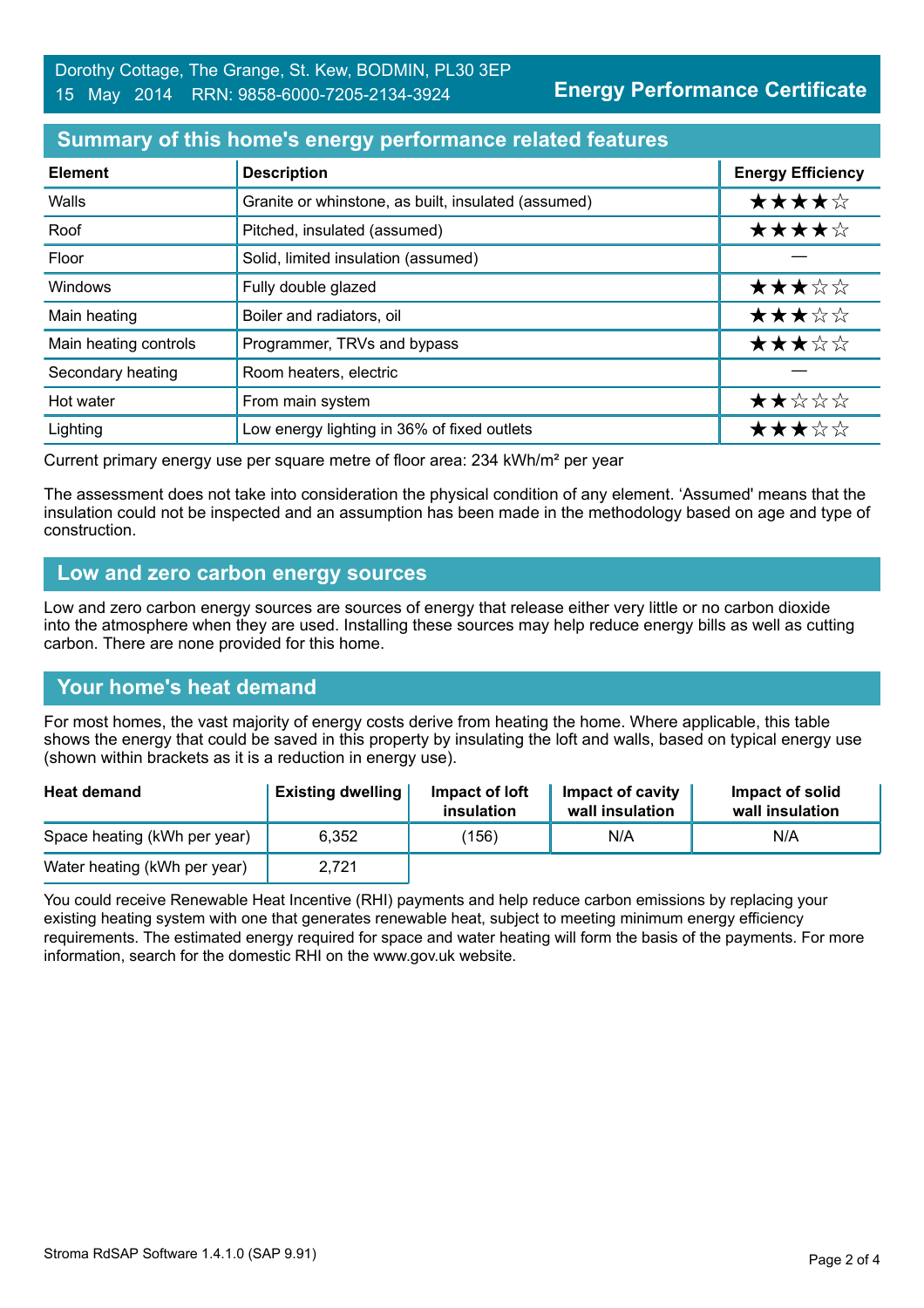### **Recommendations**

The measures below will improve the energy performance of your dwelling. The performance ratings after improvements listed below are cumulative; that is, they assume the improvements have been installed in the order that they appear in the table. Further information about the recommended measures and other simple actions you could take today to save money is available at www.gov.uk/energy-grants-calculator. Before installing measures, you should make sure you have secured the appropriate permissions, where necessary. Such permissions might include permission from your landlord (if you are a tenant) or approval under Building Regulations for certain types of work.

Measures with a green tick  $\bullet$  may be supported through the Green Deal finance. If you want to take up measures with an orange tick **th** through Green Deal finance, be aware you may need to contribute some payment up-front.

| <b>Recommended measures</b>                           | <b>Indicative cost</b> | <b>Typical savings</b><br>per year | <b>Rating after</b><br>improvement | <b>Green Deal</b><br>finance |
|-------------------------------------------------------|------------------------|------------------------------------|------------------------------------|------------------------------|
| <b>Floor Insulation</b>                               | £800 - £1,200          | £44                                | <b>D59</b>                         |                              |
| Low energy lighting for all fixed outlets             | £35                    | £ 27                               | <b>D60</b>                         |                              |
| Heating controls (room thermostat)                    | £350 - £450            | £66                                | <b>D63</b>                         |                              |
| Condensing boiler (separate from the<br>range cooker) | £2,200 - £3,000        | £183                               | <b>C70</b>                         |                              |
| Solar water heating                                   | £4,000 - £6,000        | £69                                | C72                                | $\blacktriangledown$         |
| Solar photovoltaic panels, 2.5 kWp                    | £9,000 - £14,000       | £ 275                              | <b>B83</b>                         |                              |

# **Alternative measures**

There are alternative measures below which you could also consider for your home.

- **•** Biomass boiler (Exempted Appliance if in Smoke Control Area)
- **•** Air or ground source heat pump
- **•** Micro CHP

# **Opportunity to benefit from a Green Deal on this property**

Green Deal Finance allows you to pay for some of the cost of your improvements in instalments under a Green Deal Plan (note that this is a credit agreement, but with instalments being added to the electricity bill for the property). The availability of a Green Deal Plan will depend upon your financial circumstances. There is a limit to how much Green Deal Finance can be used, which is determined by how much energy the improvements are estimated to **save** for a 'typical household'.

You may be able to obtain support towards repairs or replacements of heating systems and/or basic insulation measures, if you are in receipt of qualifying benefits or tax credits. To learn more about this scheme and the rules about eligibility, call the Energy Saving Advice Service on **0300 123 1234** for England and Wales.